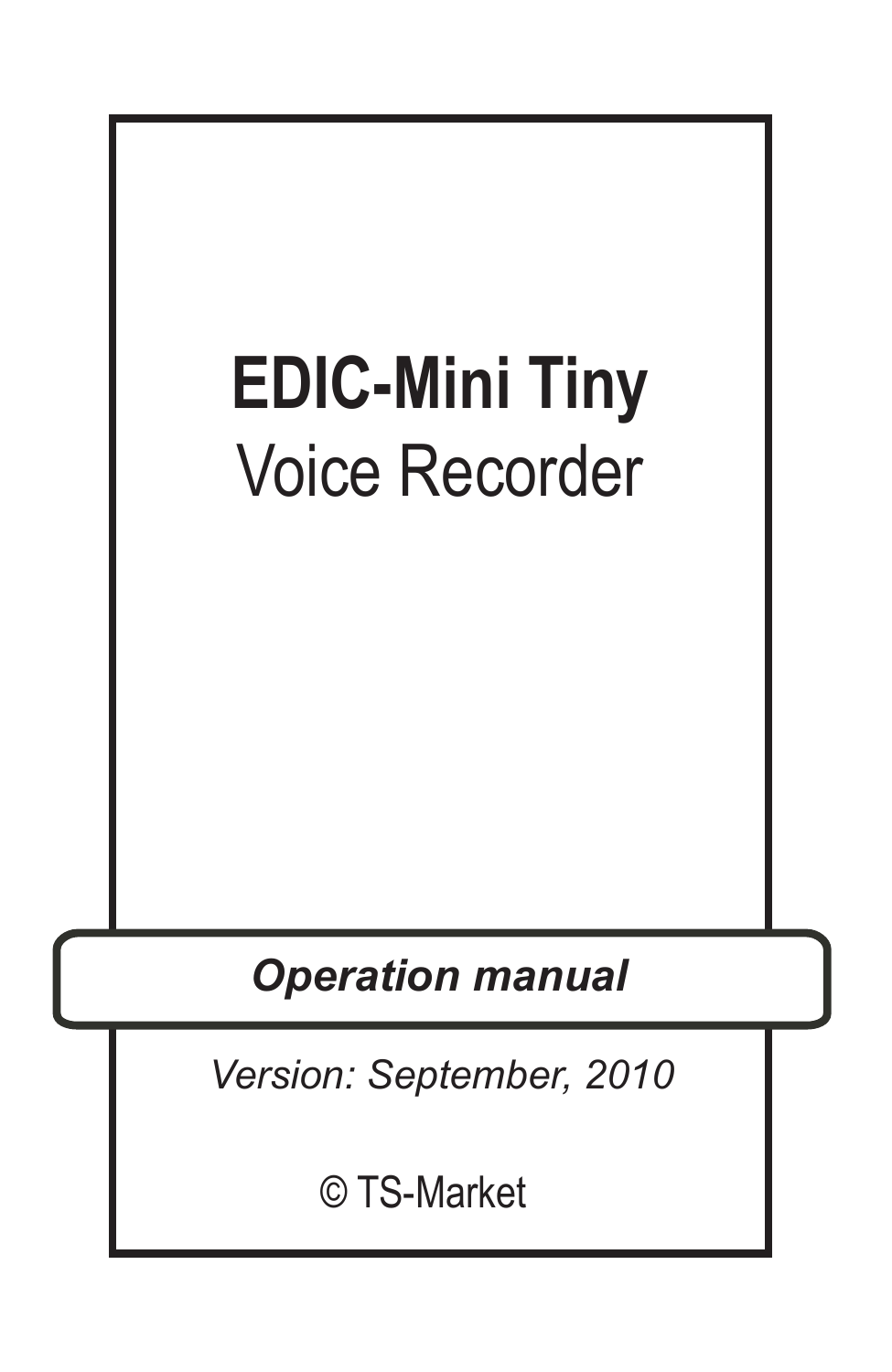# **Contents**

| Recording time of the audio recorder in |
|-----------------------------------------|
|                                         |
| Recorder's battery life  8              |
| Playing Back Audio Recordings  9        |
| The Voice Activating System (VAS) 10    |
|                                         |
| Loop Recording Mode 12                  |
| Charging and rechargeable battery  12   |
|                                         |
|                                         |
| Multilingual Support 15                 |
|                                         |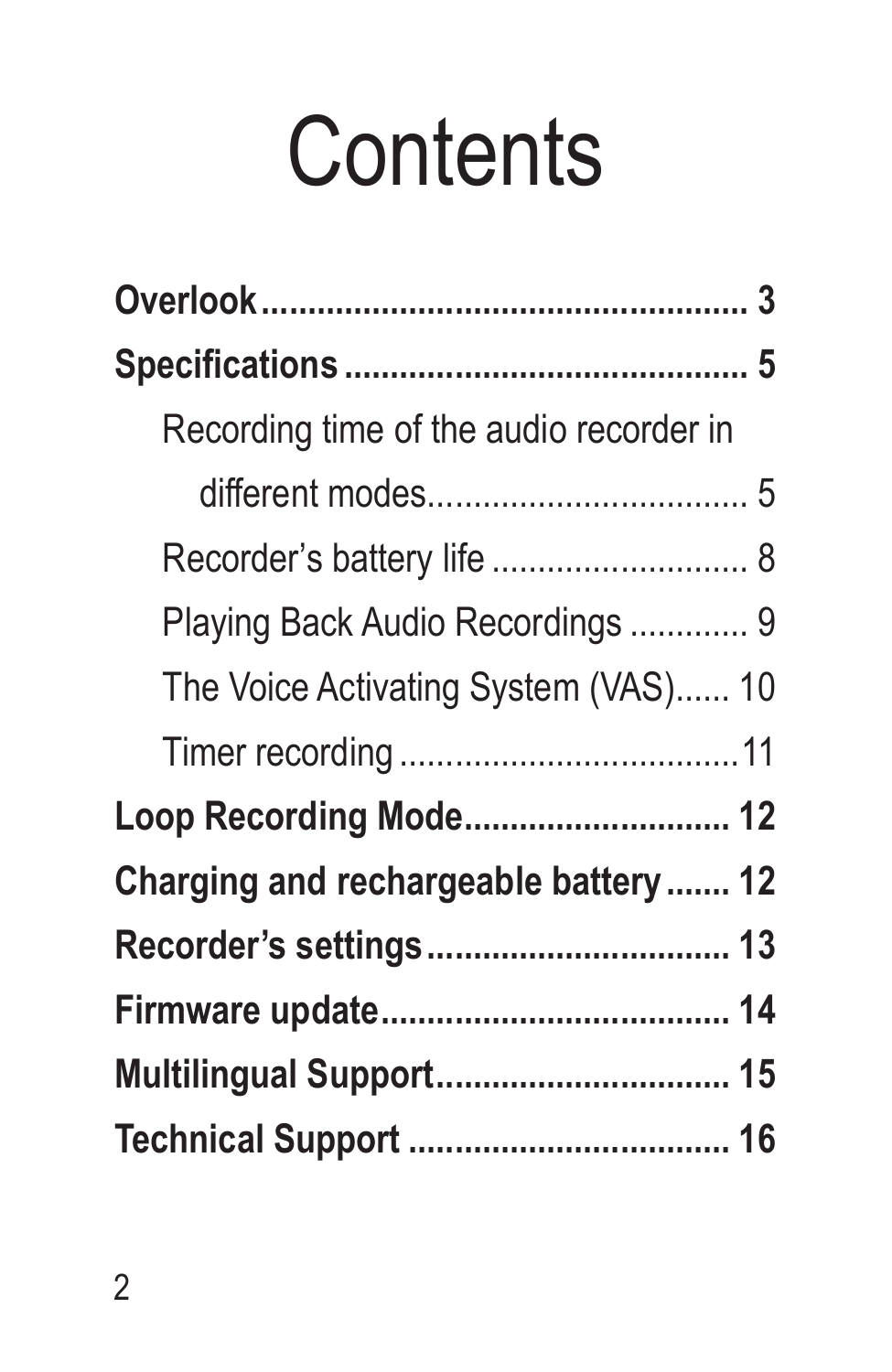## **Overlook**

The EDIC-Mini Tiny voice recorder is used for professional voice recording onto a flash media following by copying to a computer. Along with extremely small size and weight, the recorder has low power consumption, long recording time (150-1200 hours depends on models, sample rate, and methods of compression), and wide frequency and dynamic range. An internal clock and a calendar allow starting recording according to time setting. As a recorder does not have any moving parts, it can be used in challenging environment: at wide temperature range, shaking, and dustiness.

Using a provided USB cable, a voice recorder is connected to a computer USB socket. The supplied software, which operates under OS Windows XP (SP3), Windows Vista, Windows7, allows recording messages as common audio files, programming recorder parameters, and using a flash media for store and copying files, which lengths vary from 128 Mb to 8 Gb, depending on the model.

The firmware can be upgraded using a USB interface.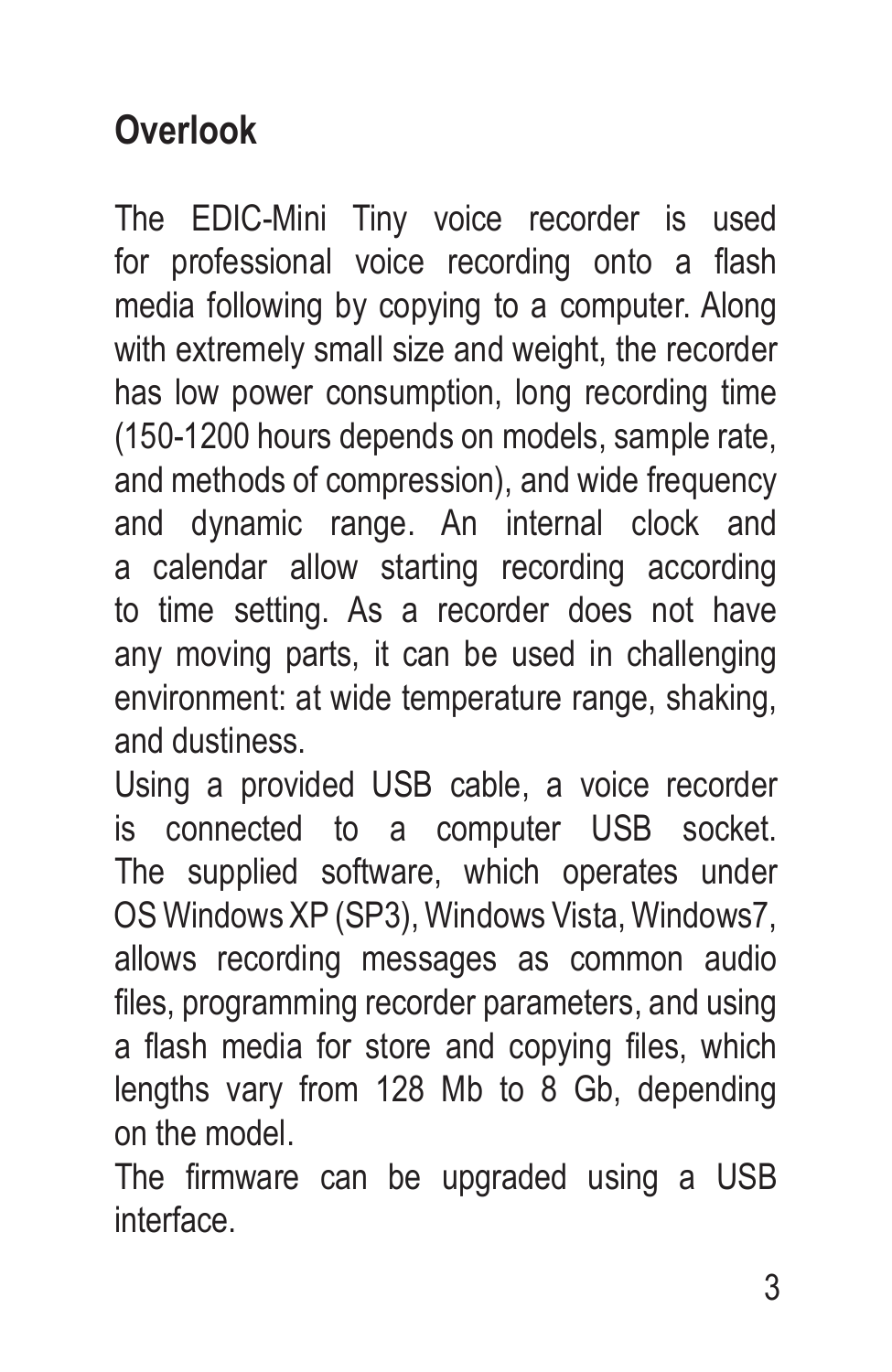Recorder voice activating system, VAS, allowing effective compressing pauses in messages, increases the length of a record while minimizing memory usage. Time intervals stay the same. If recording are copied to a PC, pause lengths can be restored or skipped according to program settings.

A light emitting diode, LED, signals according to one of the operating modes. A recorder can function in the flash media mode, allowing using a recorder for data storage and exchange. If needed, a recorder can be used simultaneously as a flash media and as a voice recorder.

To prevent unauthorized access to a recorder and stored data, password protection can be used. In addition, along with its both time and date, every record has a digital audio watermark. It allows detecting which recorder made this record and what changes the record underwent.

The firmware provides multi language support. Depending on modifications, the EDIC-Mini Tiny voice recorders differ by:

- Control panel
- Power supply
- Stereo mode availability
- Space and type of memory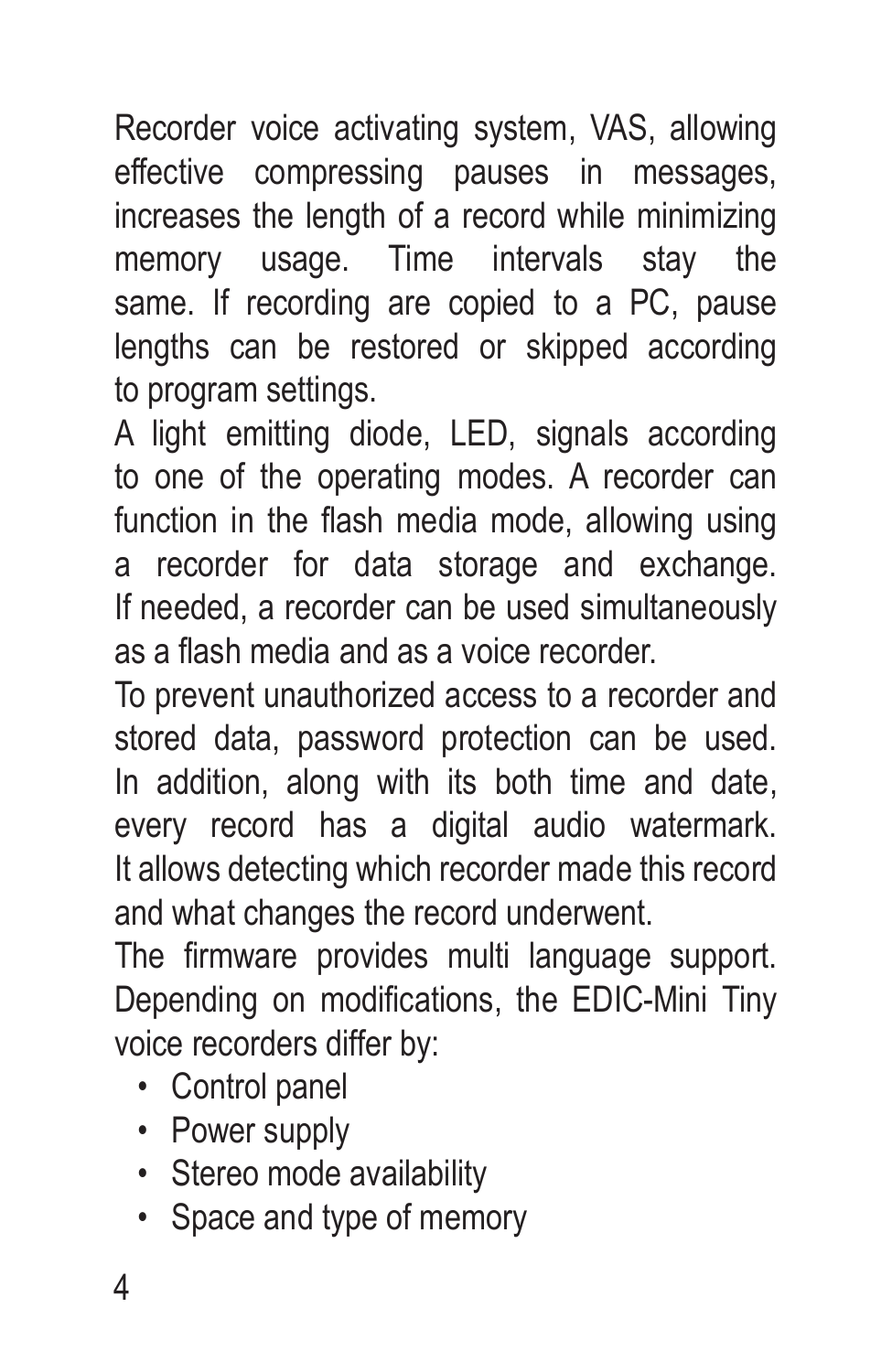## **Specifications**

Signal-to-Noise: Ratio -64 dB;

Recording mode: Mono, Stereo, depending on the model;

Compression algorithm: Without compression, u-Law, ADPCM 2-and u-Law, ADPCM 2-and 4-bits; Sampling Rate: 5.5, 8, 11, 16 or 22 kHz;

Frequency range: 100 Hz -10 kHz (depending on settings);

Exchange rate with PC: up to 0,7 MB/sec.

#### **Recording time of the audio recorder in different modes**

Index of the model 150h/300h/600h/1200h – shows the maximum recording duration in hours – sampling rate 8 k Hz, 2 bit ADPCM).

Tables 1-4 show recording time in different modes. Different settings allow finding effective qualitylength ratio according to your demands. Sampling rates affect a band of audio frequencies and compression methods affect the space of memory used while recording.

The best quality is achieved without compression; however, it uses biggest amount of memory.

Every next mode in the sequence minimizes memory space and makes quality worse: (u-Law), 4-bites ADPCM, and 2-bytes ADPCM.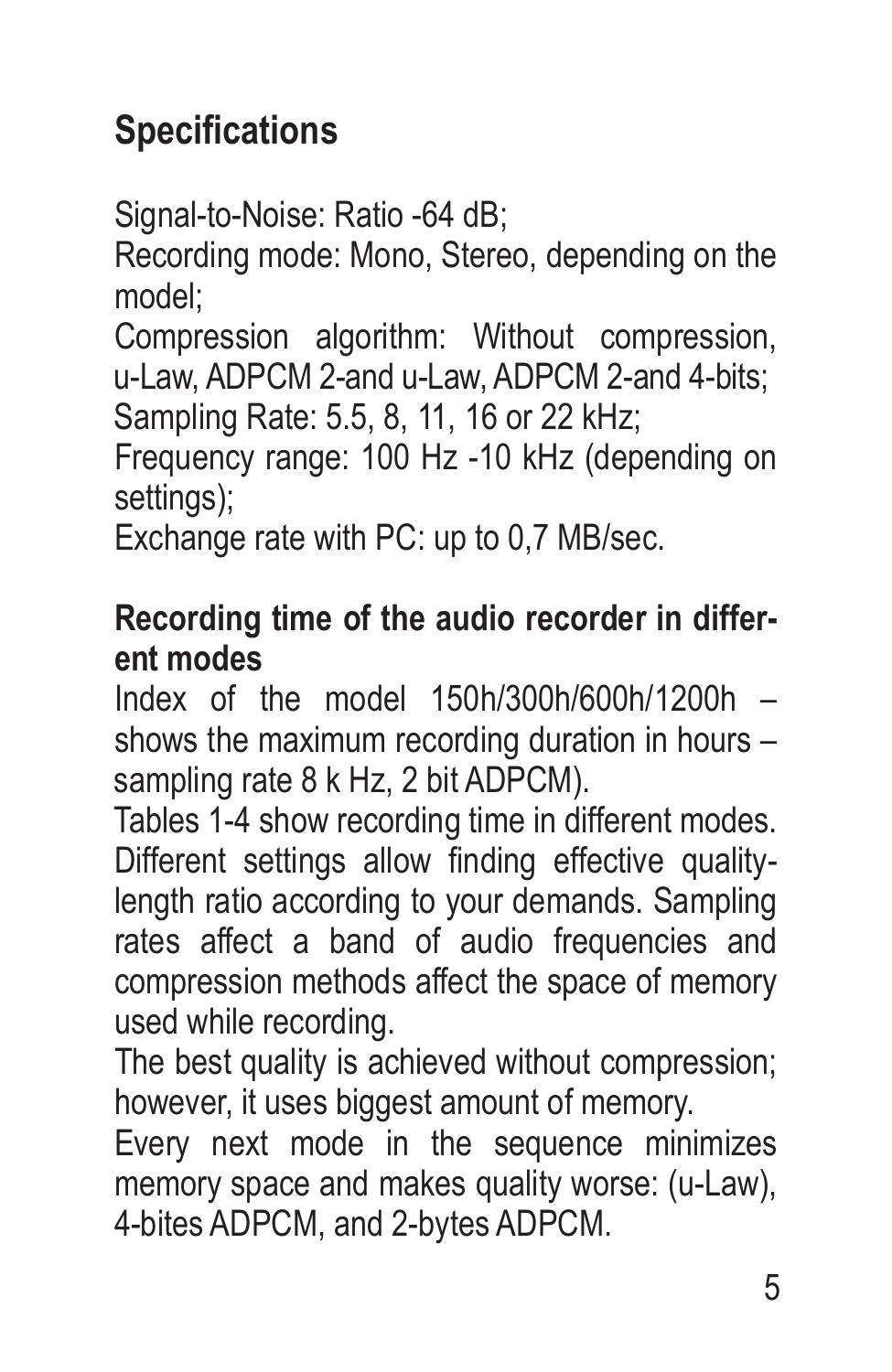**Table 1.** Recording duration (in hours) for the model with the index 150h (depending on the compression algorithm and frequency band).

|                        |     | <b>Frequency band, kHz</b> |     |    |    |
|------------------------|-----|----------------------------|-----|----|----|
|                        | 5,5 | 8                          | 11  | 16 | 22 |
| Without<br>compression | 46  | 30                         | 22  | 15 | 11 |
| lu-Law                 | 54  | 38                         | 27  | 18 | 13 |
| ADPCM (4 bit)          | 107 | 75                         | 54  | 38 | 27 |
| ADPCM (2 bit)          | 214 | 150                        | 107 | 75 | 54 |

**Table 2.** Recording duration (in hours) for the model with the index 300h (depending on the compression algorithm and frequency band).

|                        |     |     |     | <b>Frequency band, kHz</b> |                 |
|------------------------|-----|-----|-----|----------------------------|-----------------|
|                        | 5,5 | 8   | 11  | 16                         | 22              |
| Without<br>compression | 88  | 60  | 44  | 30                         | 22              |
| u-Law                  | 107 | 75  | 54  | 38                         | 27              |
| ADPCM (4 bit)          | 214 | 150 | 107 | 75                         | 54              |
| ADPCM (2 bit)          | 428 | 300 | 214 | 150                        | 10 <sup>7</sup> |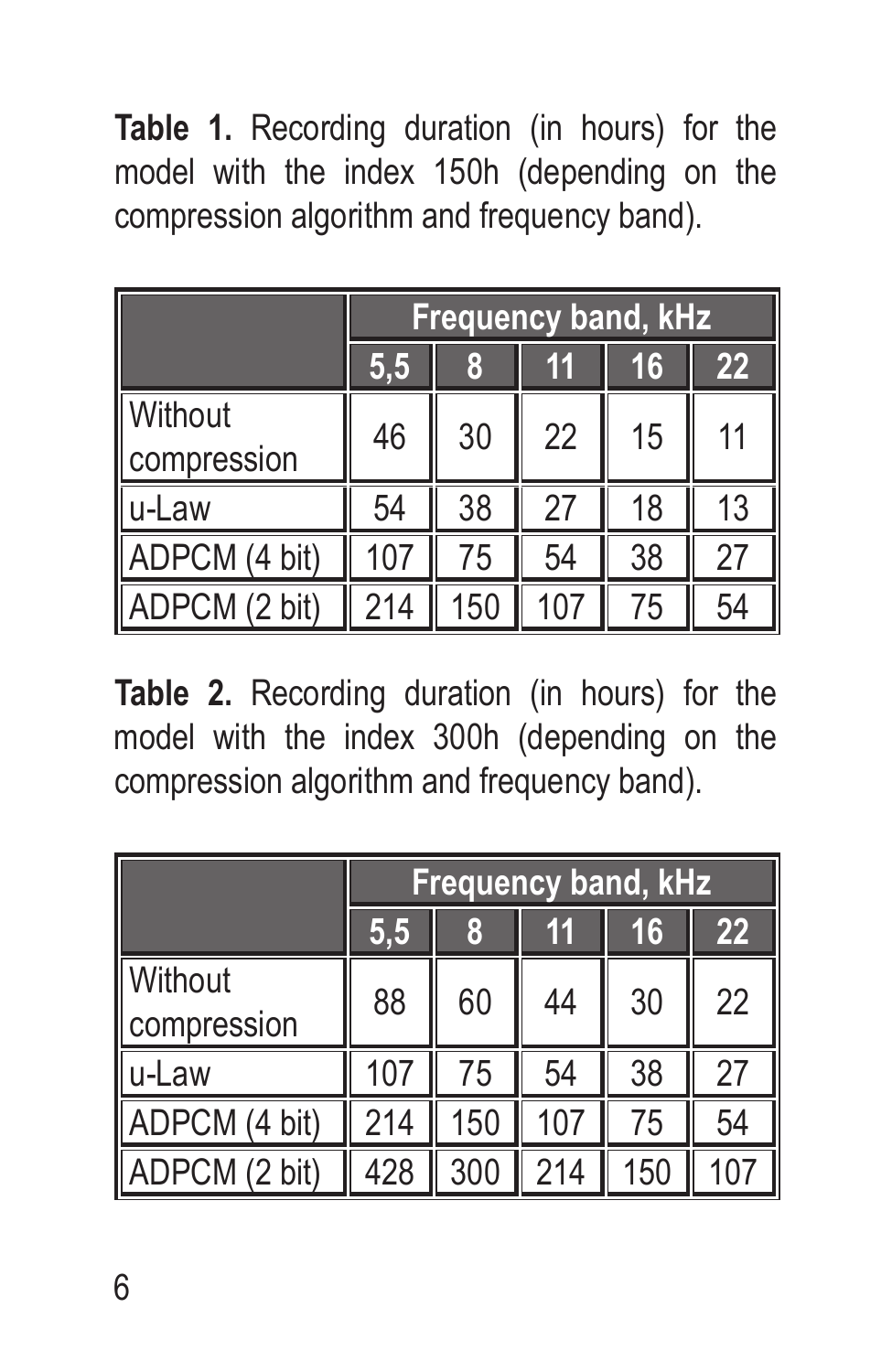**Table 3.** Recording duration (in hours) for the model with the index 600h (depending on the compression algorithm and frequency band).

|                        |     | <b>Frequency band, kHz</b> |     |     |     |
|------------------------|-----|----------------------------|-----|-----|-----|
|                        | 5,5 | 8                          | 11  | 16  | 22  |
| Without<br>compression | 176 | 120                        | 90  | 60  | 54  |
| llu-Law                | 214 | 150                        | 107 | 75  | 54  |
| ADPCM (4 bit)          | 429 | 300                        | 214 | 150 | 107 |
| ADPCM (2 bit)          | 857 | 600                        | 429 | 300 |     |

**Table 4.** Recording duration (in hours) for the model with the index 1200h (depending on the compression algorithm and frequency band).

|                        |     | <b>Frequency band, kHz</b> |     |     |     |
|------------------------|-----|----------------------------|-----|-----|-----|
|                        | 5,5 | 8                          | 11  | 16  | 22  |
| Without<br>compression | 353 | 240                        | 174 | 120 | 87  |
| u-Law                  | 429 | 300                        | 214 | 150 | 107 |
| ADPCM (4 bit)          | 857 | 600                        | 429 | 300 | 214 |
| ADPCM (2 bit)          |     | 1200                       | 857 | 600 | 429 |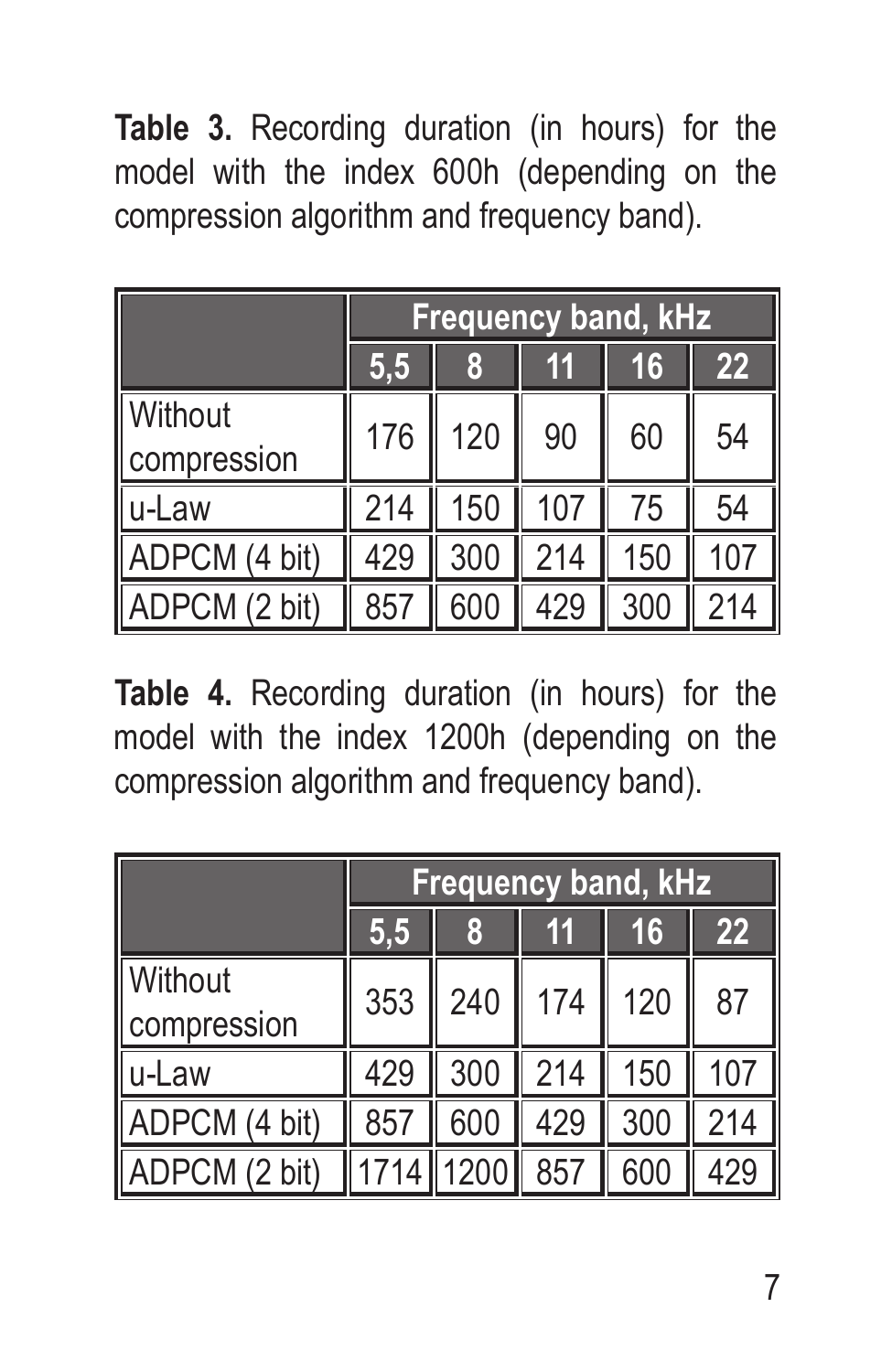#### **Recorder's battery life**

Recorder's battery life depends on the battery in use, rechargeable battery (its charge level). as well as on the record mode the Recorder operates in. The approximate battery life is specified in the instructions for an individual model.

Control panels of different recorders have various design, it is described in a supplement of your recorder manual.

Turn on your recorder using control panel, then turn on recording. After you turn on recording, a light emitting diode of your recorder performs five lashes, then recording starts. While recording, two blinking sequences indicate a rechargeable battery status and available memory.

The first sequence indicates a rechargeable battery status:

- one flash fully charged,
- two flashes enough for work,
- three flashes should be charged.

The second blinking sequence indicates the amount of memory available:

- one flash 75-100%,
- two flashes -50-75%,
- three flashes 25-50%
- $\cdot$  four flashes  $-1-25\%$ .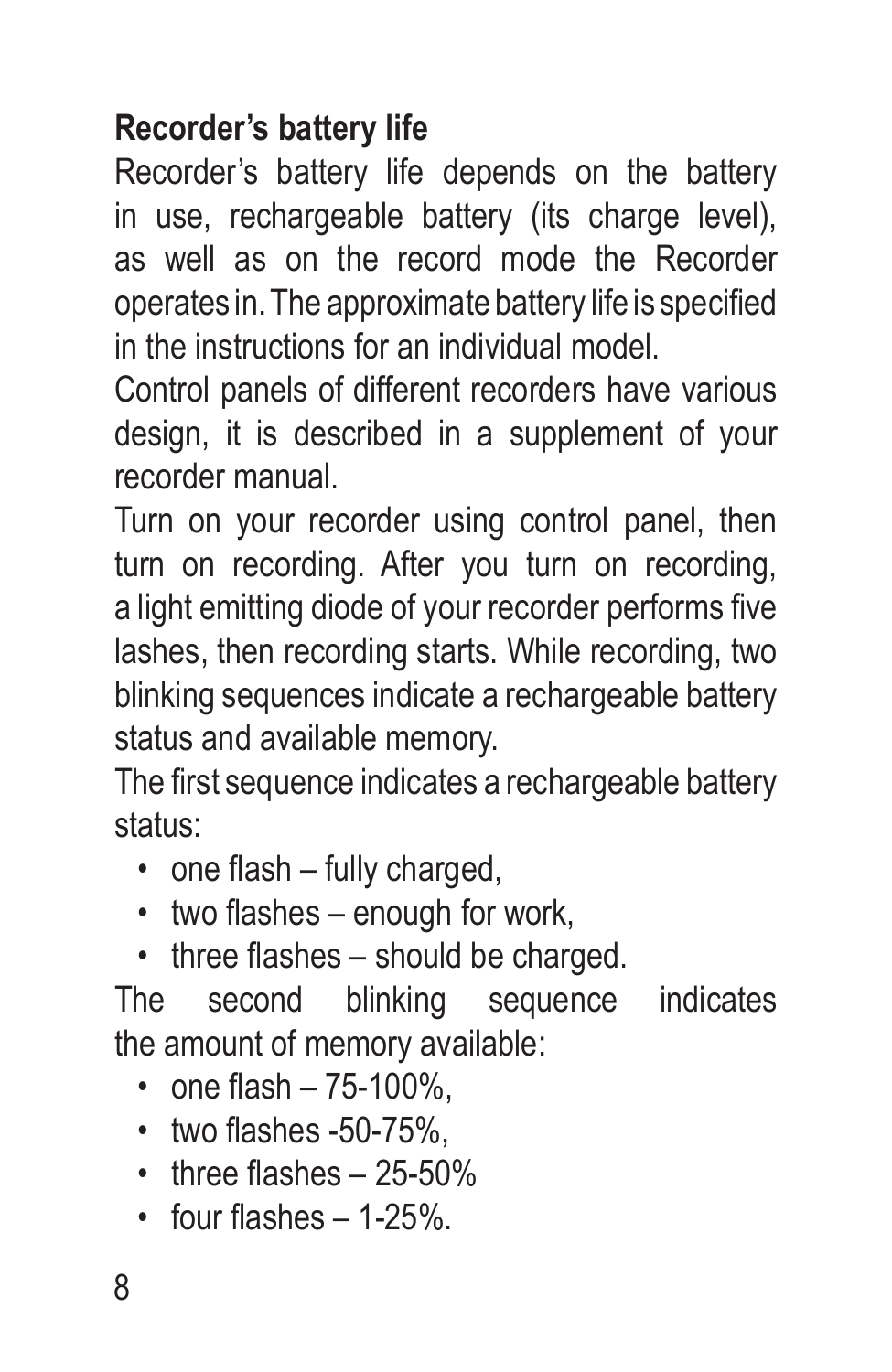To stop your recording, set the Stop switch in a stop position. While stopping, LED blinks one time. Duration of this flash can be some seconds and depends on the available recorder memory space.

After stopping, the recorder is in a stand-by mode. In this mode, a recorder has low power consumption and does not demand battery exchange or rechargeable battery charging during a long period of time. If there is not enough memory size or a rechargeable battery is discharged while recording, the recorder turns into a stand-by mode automatically.

#### **Playing Back Audio Recordings**

To play your audio recordings, copy them to a PC using the supplied software: the RecManager program for Edic Tiny, which is situated in the internal memory of the recorder. Then play them using any program for music play back, for example, Windows Media Player.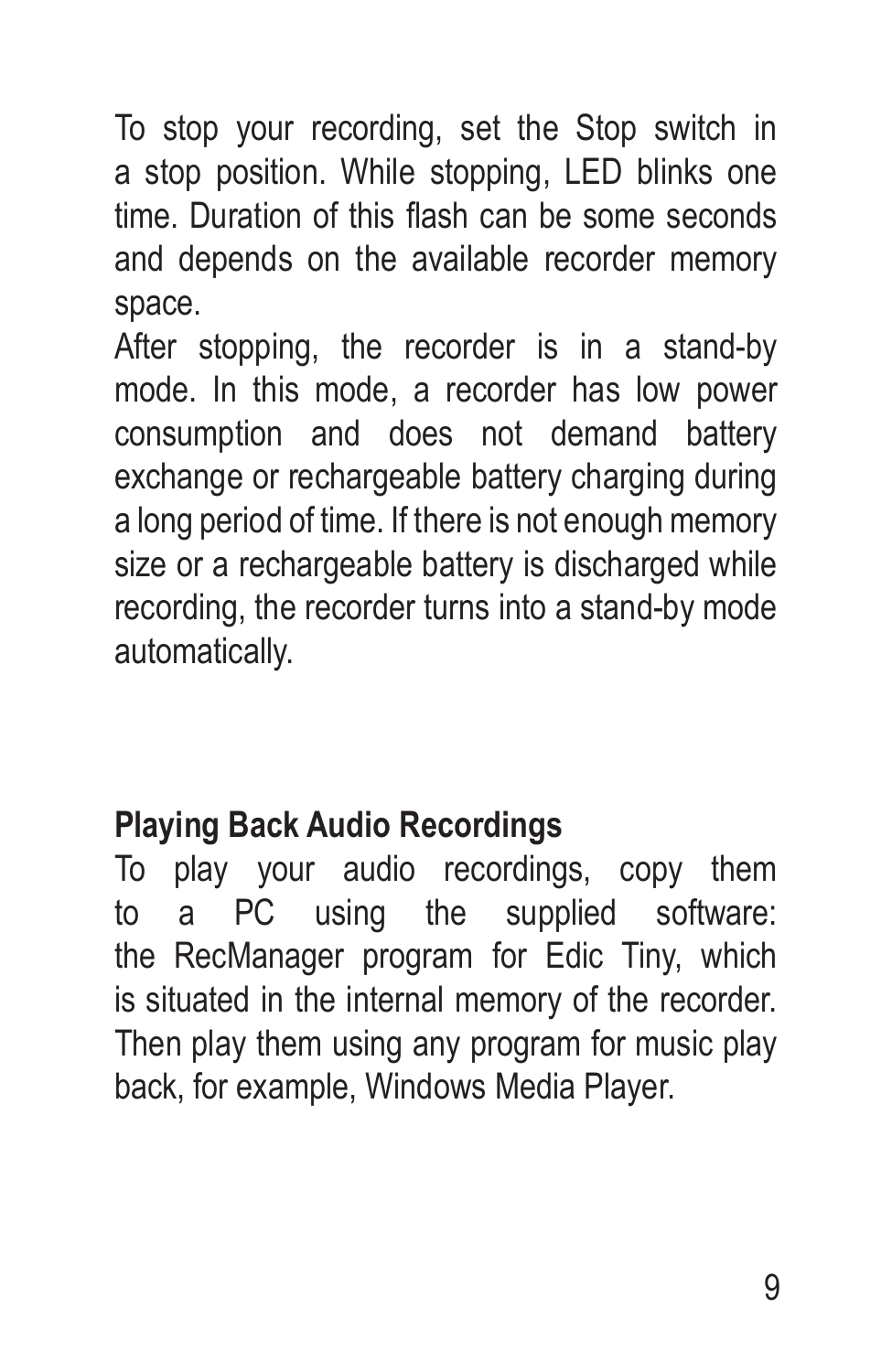### **The Voice Activating System (VAS)**

VAS, the voice activating system, allows to essentially minimize (up to 100 times) memory usage and power consumption. After you turned on recording, your recorder starts getting audio signals from its microphones. If the signals' level is higher than a threshold, the audio signals are recorded into the recorder's memory.

If the signals' level becomes lower than the threshold, after defined in settings period of time, the voice recorder stops recording the audio signals. Then the recorder registers the amount of this silence period of time. After the audio signals again exceed the threshold, the recording starts. This succession is in a progress before you turn off the recording.

The recorder's LED signals the same way as when recording without VAS: two consequences when audio signals exceed the threshold, continuous weak luminescence while silence.

While copying to a PC, you can decide to leave or restore the pauses. If you decide to restore the pauses, the record's length is equal to the real period of recording time. If you decide not to keep the pauses, the recording consists of the recorded parts that follow each other without any intervals.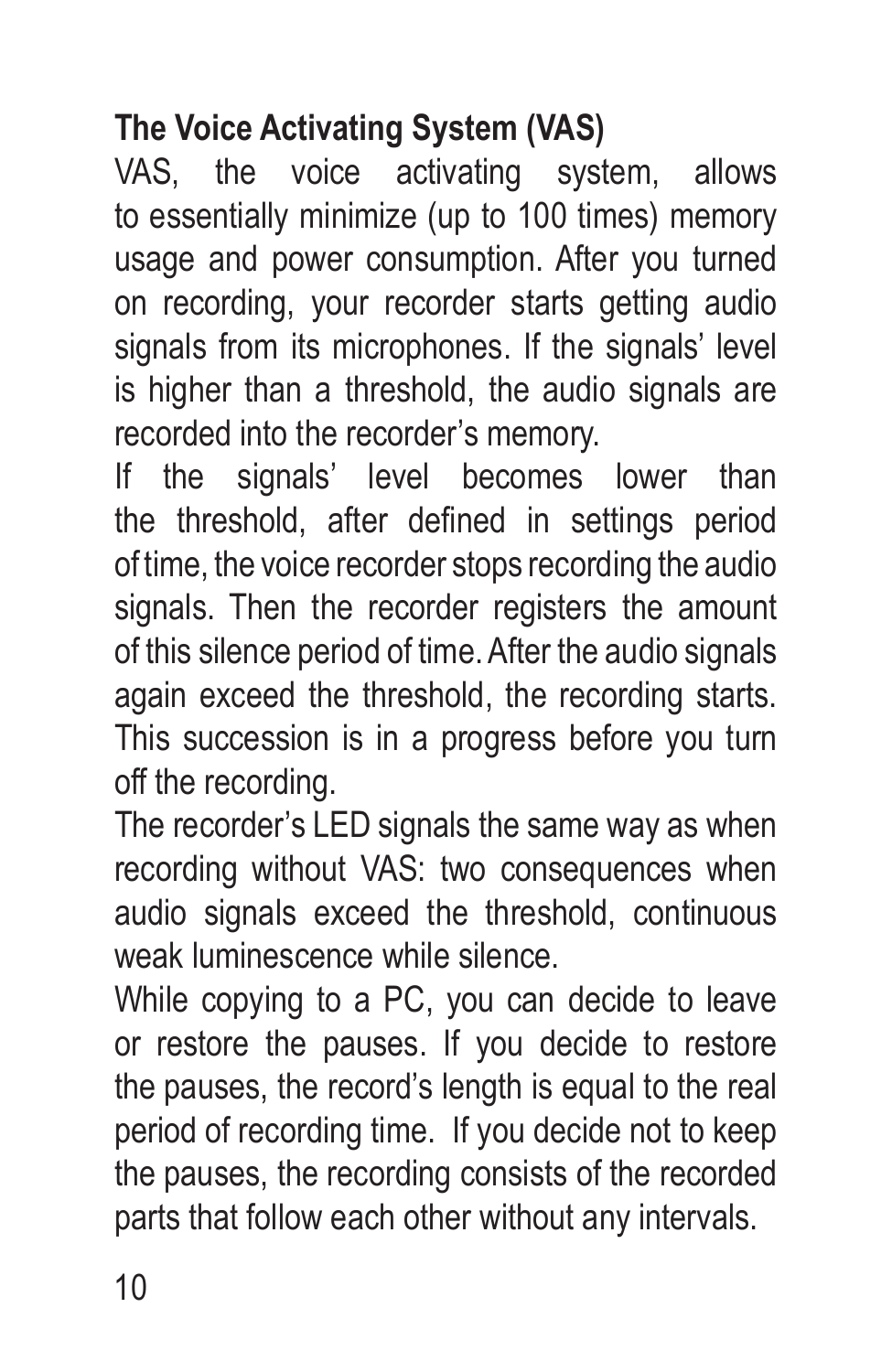#### **Timer recording**

Using internal recorder timers, you can schedule a recording to begin at a specific time and even on a specific date automatically. A recorder has two timers: for daily repeated recordings, and for single recording.

To set a daily timer for daily repeated recordings, you have to schedule beginning and ending of a recording during a 24 hours period of time. For instance, beginning is at 12-50, ending is at 23-50. To set a once timer for a single recording, you have to schedule a recording to begin and to end at a specific time of a specific date. For instance, the recording begins on 31 December, 20010 at 23-00 and ends on 1 January, 20010 at 2-00. Recordings are accomplished while recorder's memory space is available and recorder rechargeable battery is charged.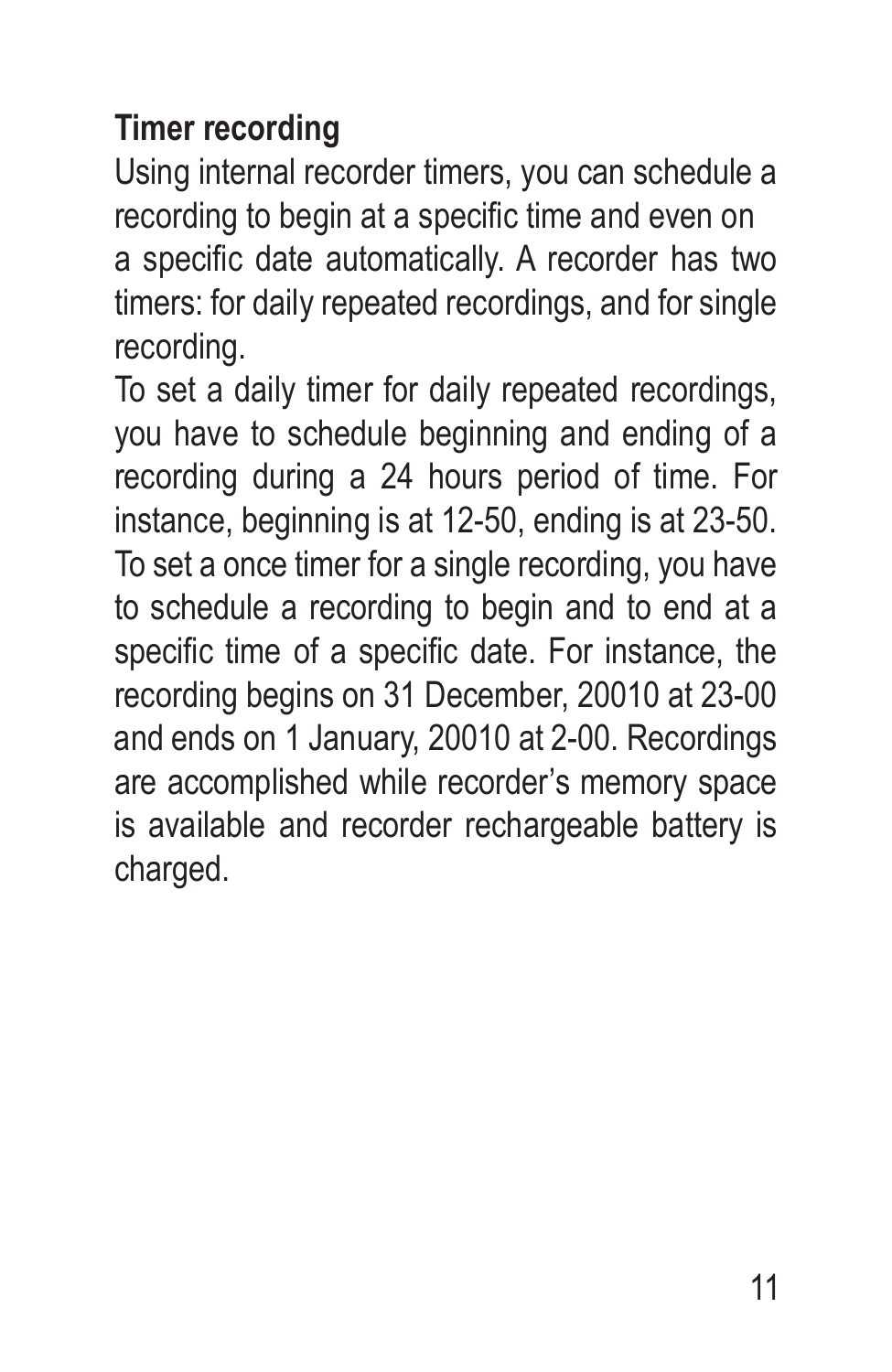## **Loop Recording Mode**

You can choose a loop recording mode if you don't want to stop your recording when recorder does not have free memory space. At this mode, a recorder writes over the oldest data. You can use recorder memory space for a loop recording partly or fully. The amount of memory space defines a length of a loop recording.

Note: Loop recording mode is not available in stereo mode when sampling rate is 11, 16, or 22 K Hz.

## **Charging and rechargeable battery service**

The rechargeable battery is charged automatically when connecting the recorder to the USB-port of the PC. The rechargeable battery is fully charged after 3 hours (when charging the LED flashes gradually with the interval of 5 seconds). At maximum charge level the LED starts flashing continuously. It is not recommended to leave Li-ion rechargeable battery discharged. In this respect the rechargeable battery is to be charged no less than once a month, even if you don't use the Recorder.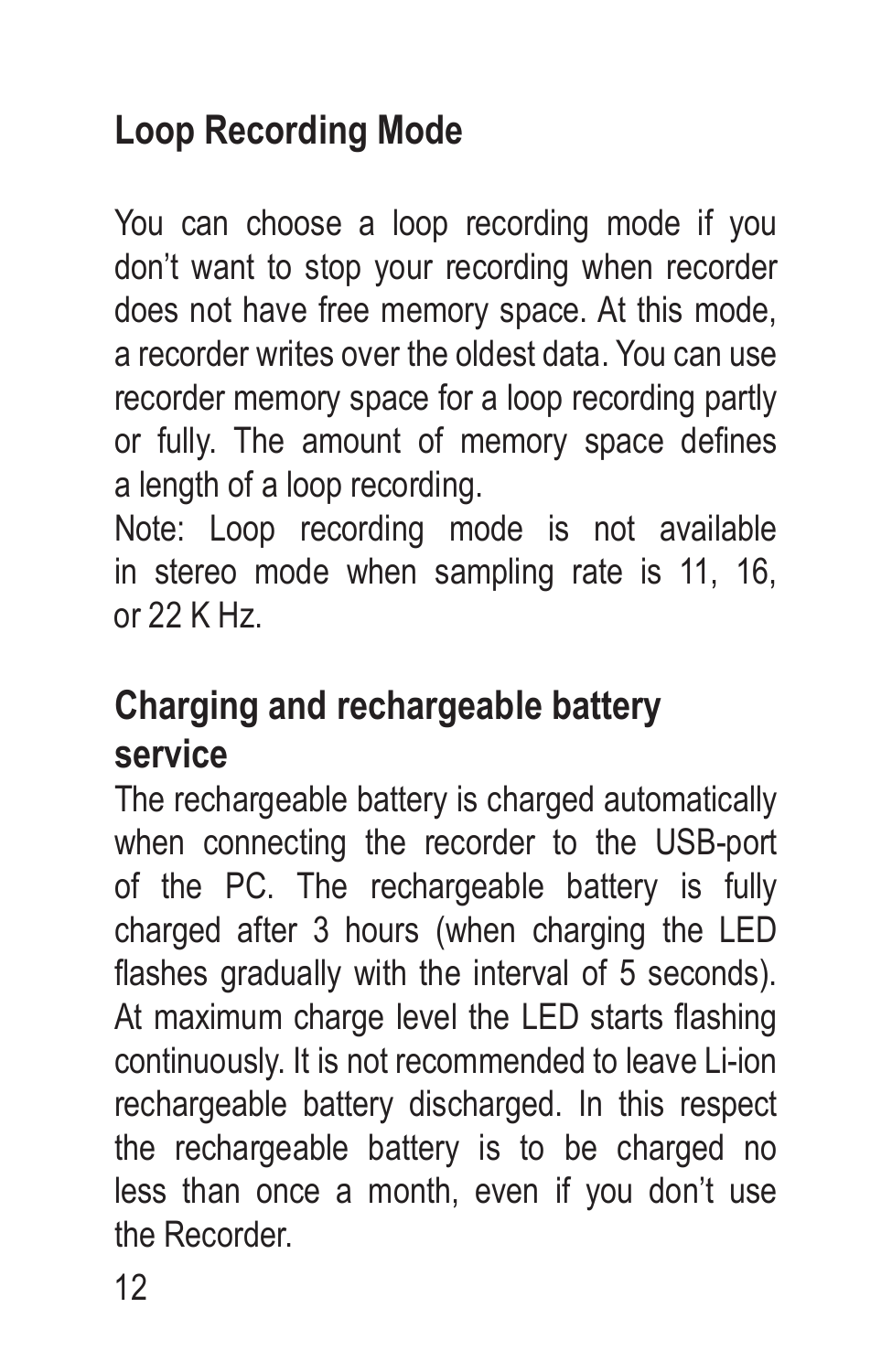## **Recorder's settings**

The Recorder's setting is carried out with the help of "RecManager.exe" program. This program provides setting of all the possible parameters of the Recorder:

- Turning on and setting of timers
- Turning on and setting of VAS
- Turning on and setting of circular recording
- Setting of recording quality
- Setting of operation mode (depending on the model)
- Password protection for the Recorder
- Synchronisation of time and date of the Recorder with the PC
- Transfer of records (and files) from the Recorder to the PC and vice versa

To set the Recorder connect it with the help of the cable from the inbox, launch "RecManager. exe" program and set the desirable parameters. The Instruction RecManager for Edic Tiny is in the internal memory of the Recorder.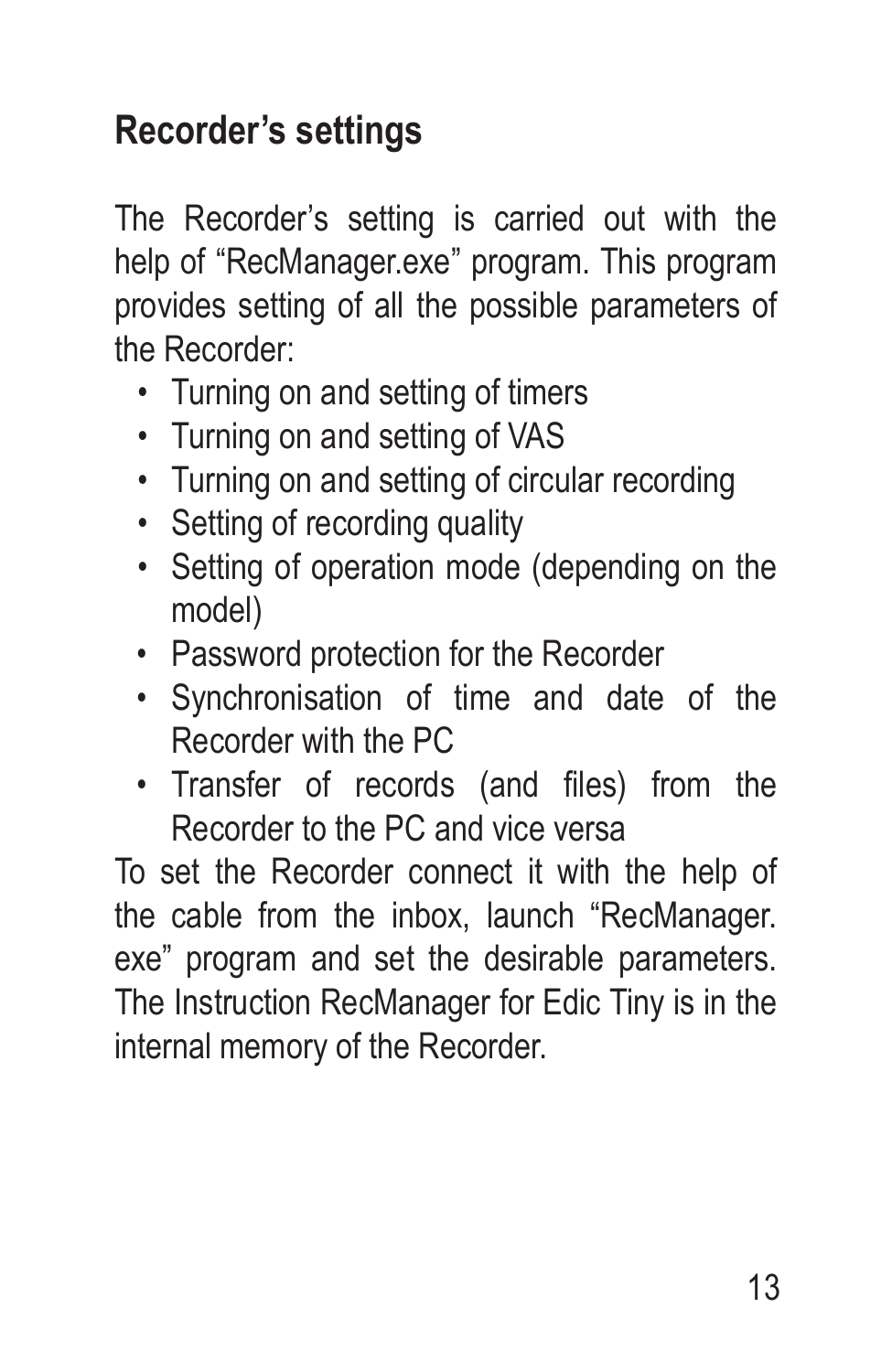## **Firmware update**

- 1. Download the new upgraded software from www.ts-market.com
- 2. Turn the recorder on and connect it to the computer.
- 3. Run the updater program from the directory ET\_FW\_Updater\_11\_1, where "11\_1" is the number of the firmware version.
	- for recorders with rechargeable batteries -FTS\_FW\_Updater\_11\_1\_Acc.exe
	- for recorders with batteries ETS\_FW\_Updater\_11\_1\_Bat.exe
- 4. Follow the program's instructions.
- 5. Run the Image Writer program from the directory Image – start the file. ETS\_ImgWriter.exe, which will records the RecManager program into the recorder's memory. If your operational system is Windows Vista or Windows 7, run this program "as an Administrator".
- 6. Follow the program's instructions.
- 7. After the recording finish, disconnect the recorder from the computer and connect it once again. The system will contain new removable disc with RecManager program on it.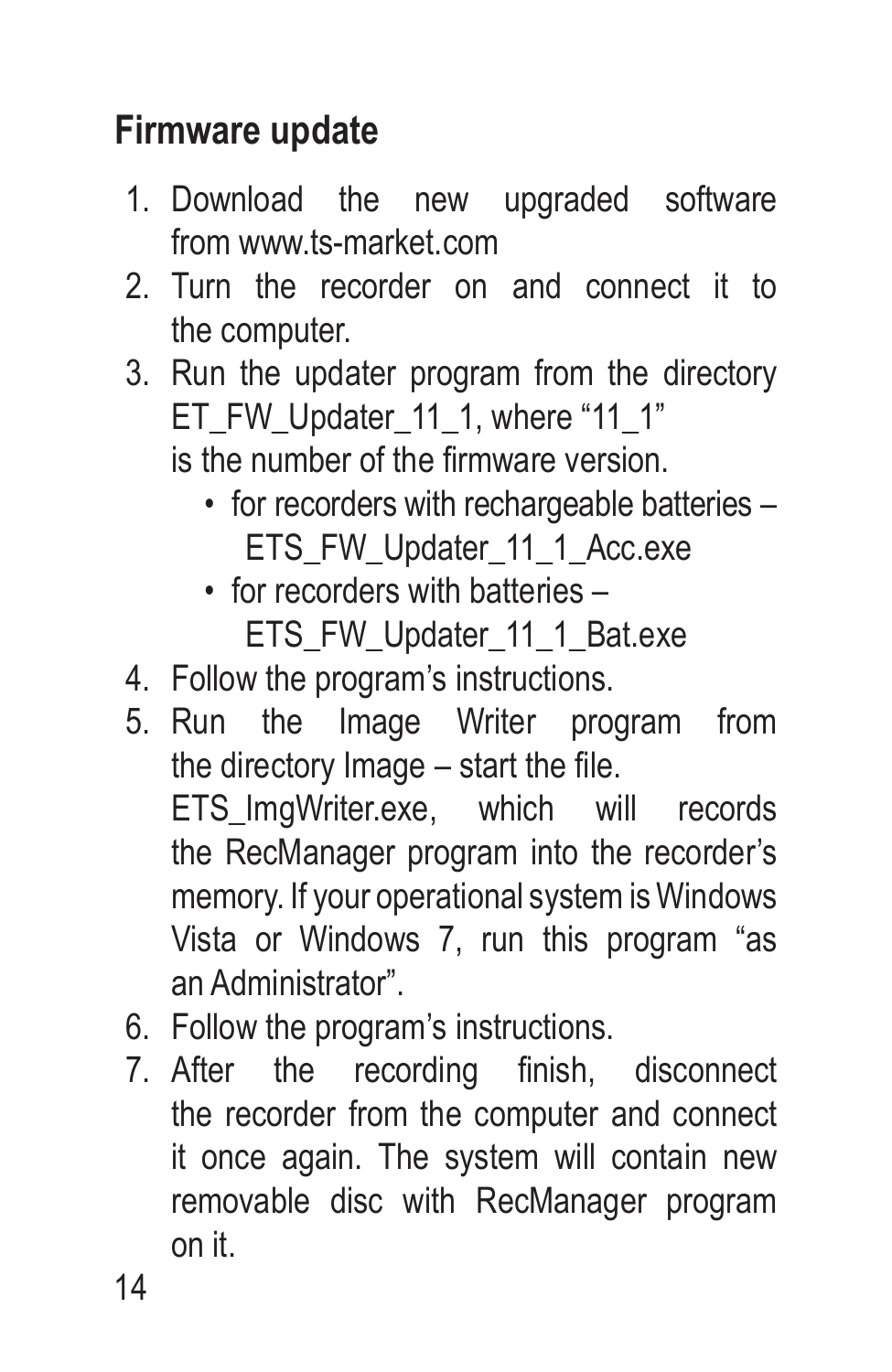- 8. In case the new version doesn't answer your demands, there is an opportunity to return to the previous firmware version: run the appropriate file from the directory "Downgrade":
	- for recorders with rechargeable batteries -ETS\_FW\_Downgrade\_9\_9\_Acc.exe
	- for recorders with batteries ETS\_FW\_Downgrade\_9\_9\_Bat.exe.

## **Multilingual Support**

You can choose English or Russian language using the program settings. However, you can translate all buttons, messages, and dialogs to any other language:

- Find EdicTiny eng. Ing and RecManager eng. Ing (EdicTiny rus.lng and RecManager rus. lng) files in Program Files/RecManager/ folder.
- On the first page change the number of a code page according to your language.
- Translate all signs and messages from English (Russian) into your language.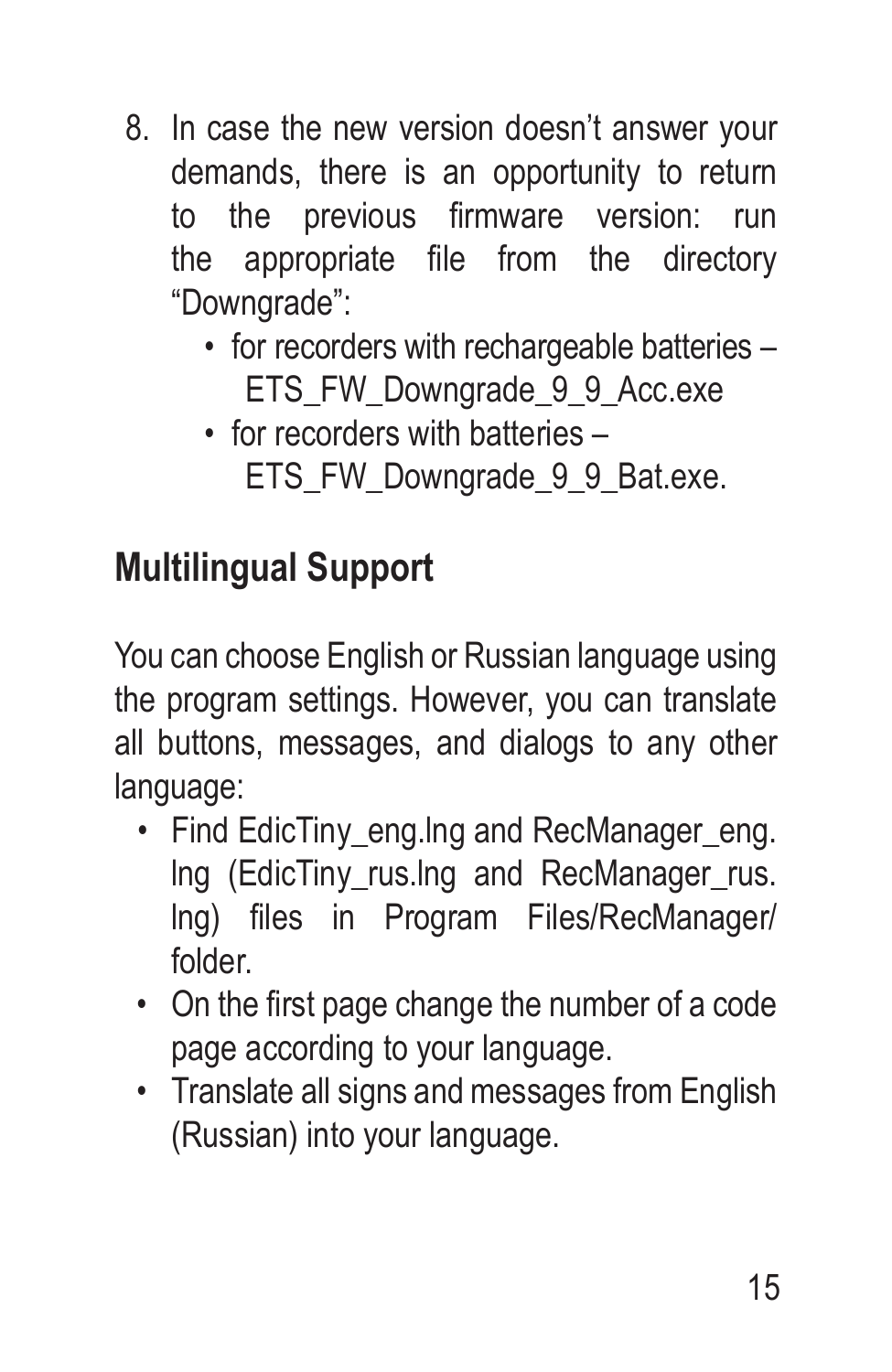• Rename files: EdicTiny XXX.lng and RecManager\_XXX.lng (XXX abbreviating of a new language expressed by the English alphabet).

After next running the RecManager for Edic Tiny program, the new language appears in the Language menu. If you like, you can send the corrected file to support@ts-market. com. The installation program that supports this new language would appear on our website http://ts-market.com.

## **Technical Support**

If you need help or have any questions, please feel free to contact us:

```
E-mail: support@ts-market.com
```

```
Telephone: +7 (495) 638-88-00,
```
+7 (495) 651-91-51

Fax: +7 (495) 535-04-91

Skype: ts-market

Our company's support engineers are ready to assist you in your development. They constantly work to improve our software and the documentation. You can always download a new version of our software and the documentation for free from our website: http://ts-market.com.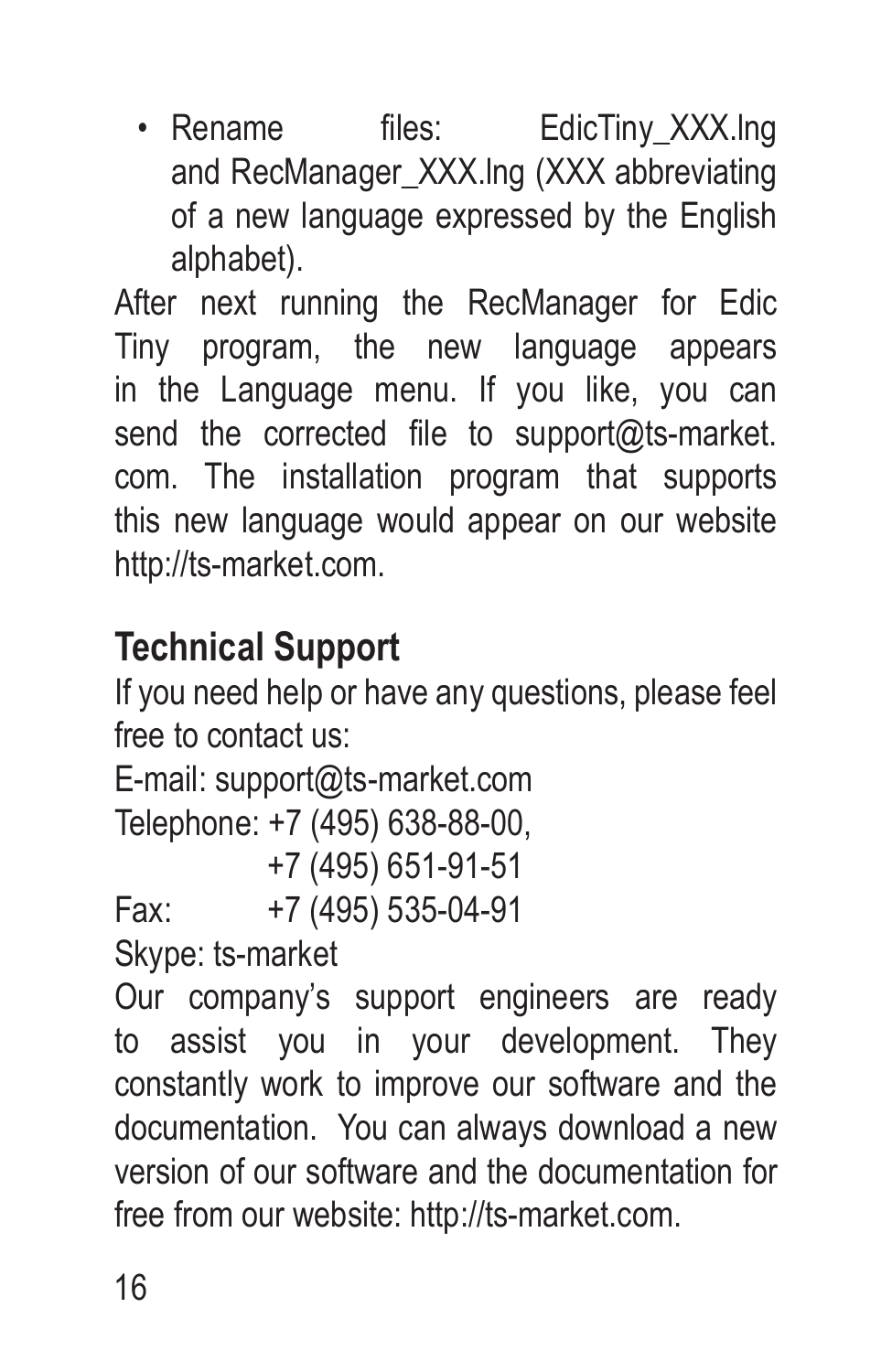If you have Windows Vista or Windows7 Operational system and your audio recorder is not supported, follow the procedure of the firmware upgrade, described in the section Firmware Update. After firmware upgrade all the necessary software will be loaded into the internal memory of the recorder.

- *• Please note! The upgrade procedure should be accomplished using the following operational systems: Windows XP SP3 or Windows Vista 32bit. Otherwise the procedure will be impossible.*
- *• Please close all the working programs on your computer before the upgrade procedure.*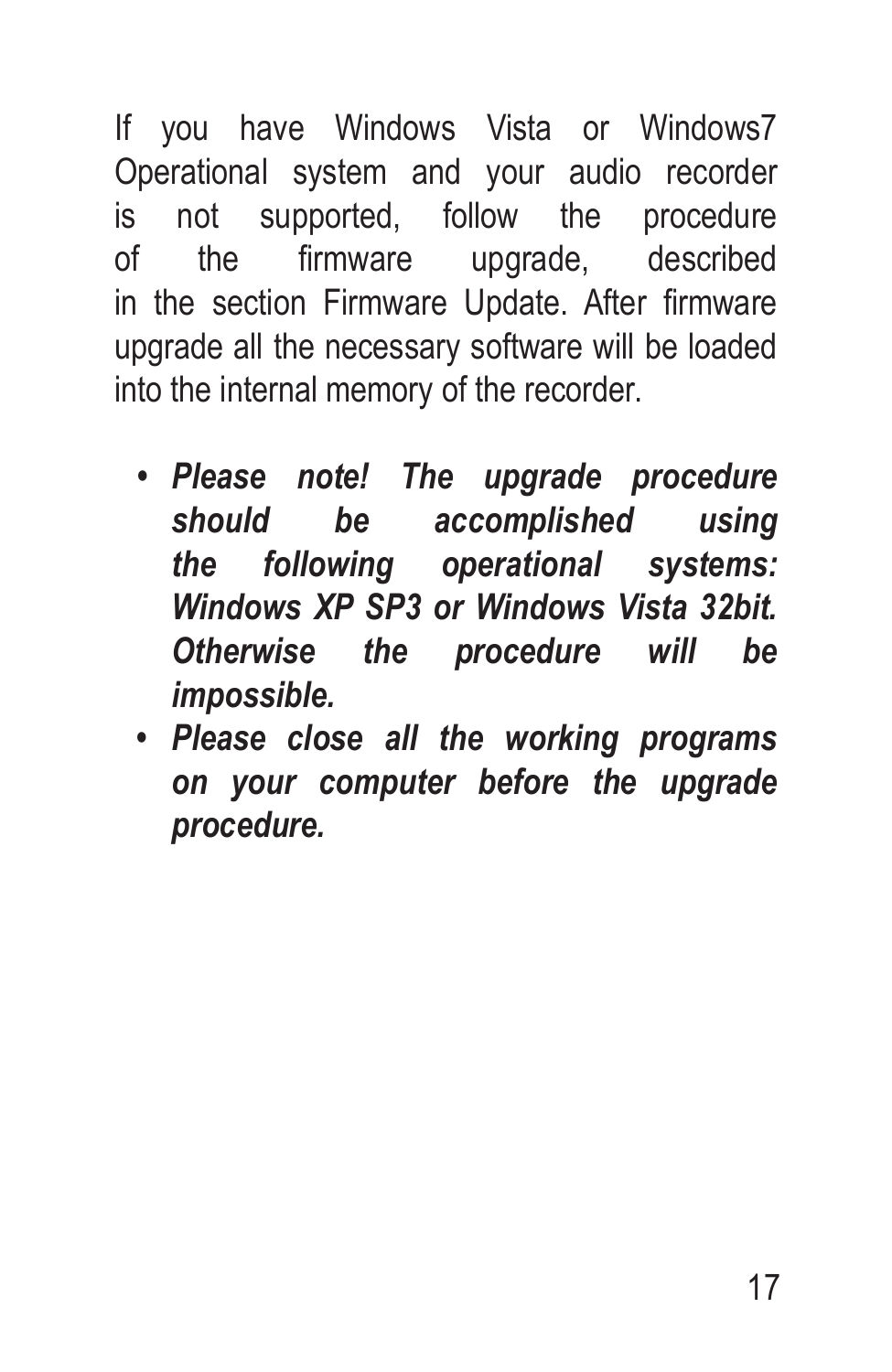|                     | <b>Troubleshooting</b>    |                                                          |
|---------------------|---------------------------|----------------------------------------------------------|
| Trouble             | Trouble signs             | Possible solution                                        |
| The Recorder is     | The LED flashes at half-  | Press "reset" for 2-3 seconds                            |
| unresponsive to     | strength                  |                                                          |
| the user's activity |                           |                                                          |
| The rechargeable    | "RecManager" program      | Connect the Recorder to the PC.                          |
| battery             | doesn't recognize         | Press "reset" and keep it pressed                        |
| of the Recorder     | the Recorder connected to | for about 2 minutes. After that                          |
| is discharged lower | the PC.                   | a smooth flashing of LED appears                         |
| allowable voltage   | - random turning the      | with the interval of 5 seconds,                          |
|                     | Recorder on and off       | which indicates the start of                             |
|                     | power status shows        | charging the rechargeable battery.                       |
|                     | voltage less than 3V      | Keep the Recorder connected                              |
|                     |                           | the rechargeable battery   for no less than 3 hours till |
|                     | will not charge           | the rechargeable battery is fully                        |
|                     |                           | charged.                                                 |

ob To the attention of the owners of the recorders with rechargeable batteries and "reset" button 18**To the attention of the owners of the recorders with rechargeable batteries and "reset" button**